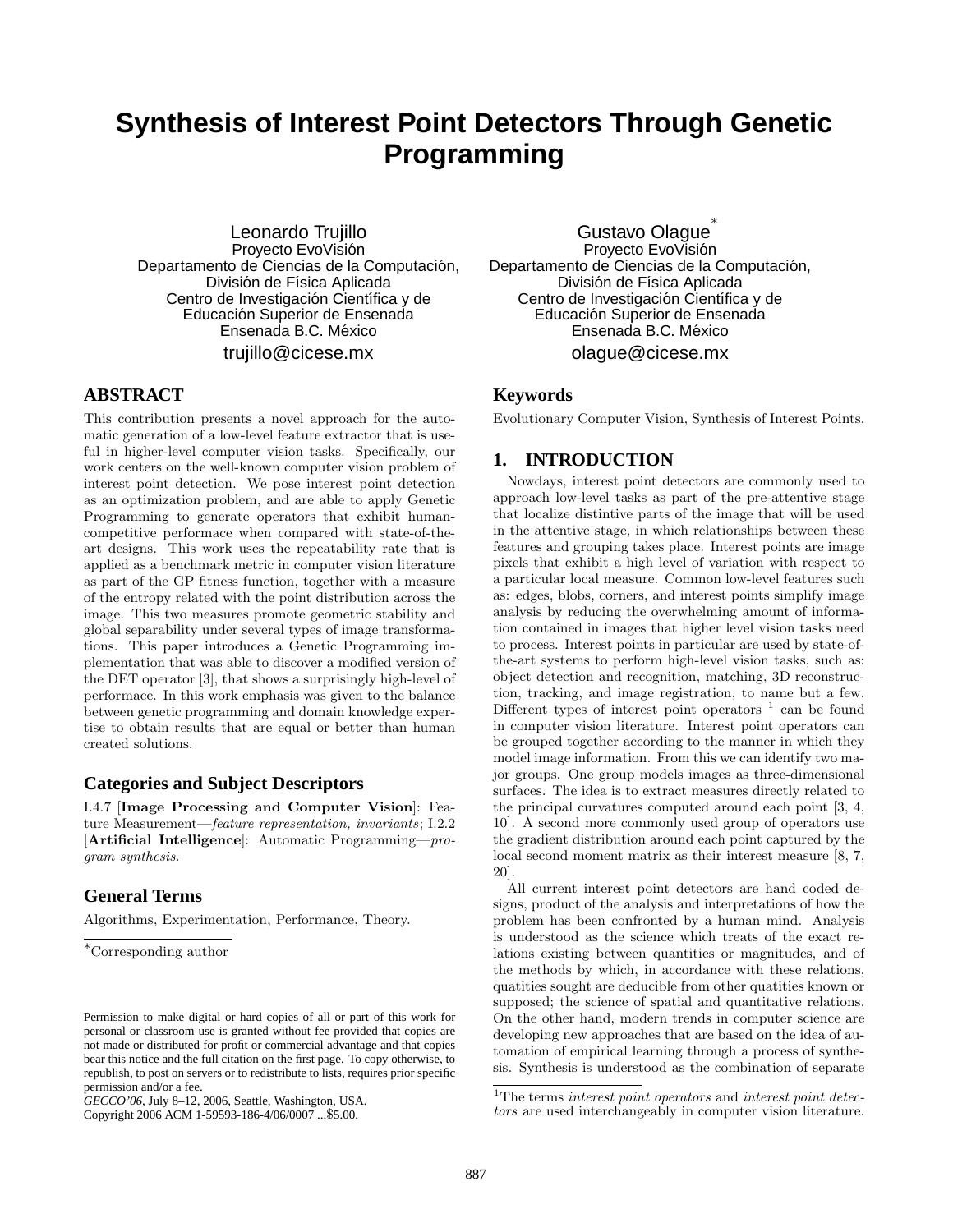

Figure 1: A stereo pair taken at the EvoVisión Laboratory, notice how interest points can be used to compute the correspondence between both images. The interest points depicted on both images were obtained with the IPGP2 presented in this work that outperforms past human designs.

elements of thought into a whole, as of simple into complex conceptions. Thus, synthesis refers to the art or process of making a compound by putting the ingredients together, as contrasted with analysis. In genetic programming it is common to find the idea of synthesizing a design from scratch [1]. However, we prefer the idea of using both approaches in our own research [18, 15, 17]. Analysis and synthesis, though commonly treated as two different methods, are, if properly understood, only the two necessary parts of the same method. Each is the relative and correlative of the other. This work presents how an appropiate analysis of the problem of interest point detection guide genetic programming in the search of a synthetic operator that exhibit human competitive results. The properties that are aimed to be fulfilled by an interest point detector are:

- 1. Global separability between extracted points.
- 2. High information content when compared to other pixels.
- 3. Stability under certain types of image transformations, i.e. image rotations.

Global separability of extracted points suggests that on an average-scene interest points should not be crowded together on isolated portions of the image, see Figure 1. This criterion is obviously image dependent, and requires a priori knowledge of the expected number of points and their position within the image. High information content refers to the uniqueness of the local neighborhood of the extracted points. This property would facilitate interest point matching based on local descriptors. Stability of detected interest points is probably the most important criterion and is the only one for which a widely accepted metric exists, the detectors repeatability rate [19]. This list is in no way exhaustive nor is it rigorous. However, it does express desired properties of interest point operators that are beneficial for high-level computer vision tasks that heavily rely on the extracted points.

Our approach poses interest point detection as an optimization problem, and presents a Genetic Programming based learning approach that constructs computer functions with stable and high performance, using a widely accepted measure. The evolved operators exhibit a high repeatability

rate and global separability. Furhermore, the Genetic Programming learning approach discovered a modified version of the DET interest point operator proposed by Beaudet in 1978. This last result exhibits the powerful capabilities of Genetic Programming for automatic generation of efficient and coherent problem solutions when an appropriate fitness function is implemented.

This paper is organized as follows: Section 2 presents a brief discussion on using machine intelligence to automatically construct computer vision applications. Section 3 is an overview of popular interest point operators. Section 4 outlines our proposed method and defines its implementation details. Section 5 shows preliminary experimental results. Section 6 is a discussion of the presented work and gives final conclusions, and finally in Section 7 we contemplate possible future work.

### **2. RELATED WORK**

The development of machine learning algorithms that solve computer vision problems, is a relatively new and highly promising field of research [16]. These methods can be regarded as part of a broad class of algorithms that perform visual learning. Visual learning is the process in which an artificial system autonomously acquires knowledge from training images to solve a given visual task [11]. Most of the published work in this area is centered on solving mid-level and high-level vision tasks; these tasks include: feature selection, feature construction or synthesis, object detection, and image segmentation, to name but a few. On the other hand, learning low-level feature extraction has received less attention from the research community. A plausible explanation for this is the fact that common low-level operators have been extensively studied and are well understood by the computer vision research community. However, evolutionary computation has the capability of endowing a learning system with the ability to try new and uncommon image processing strategies that human designers might, or will not consider. If we learn image operators in this way, it is possible to provide researchers with deeper insights on the nature of the problem domain. For example, Bala et al. [2] use a Genetic Algorithm to perform feature selection for recognizing visual concepts. Sun et al. [21] perform PCA on two different object classes, and use a GA to select the best sub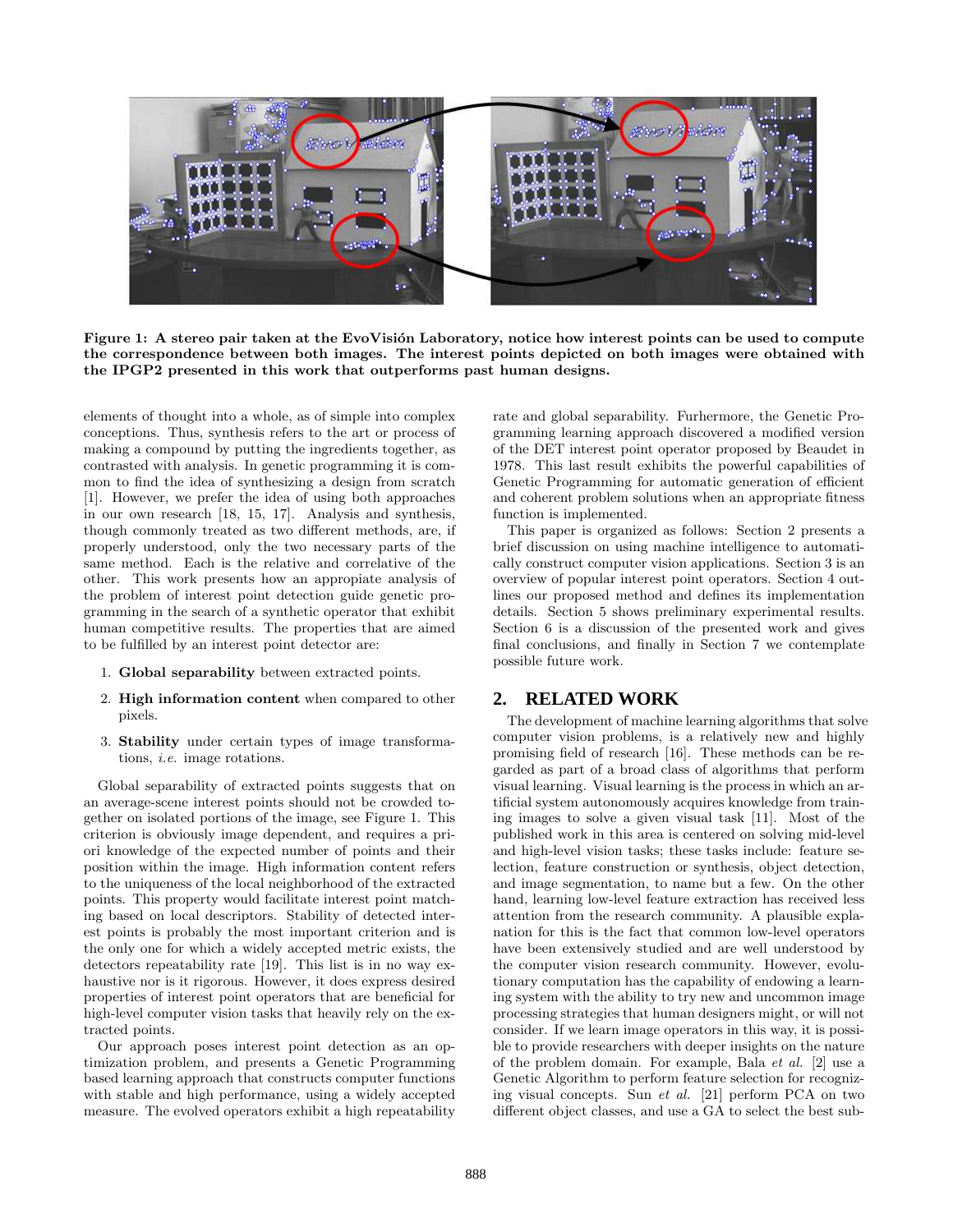set of eigenimages for object recognition. Interestingly, the subset chosen by the learning algorithm shows that a high corresponding eigenvalue is not necessary nor sufficient for a given eigenimage to be useful for classification. Working at the feature synthesis level, machine learning algorithms are used to generate operators that extract specialized image features for a specific problem. Howard et al. [9] use Genetic Programming to generate image features for target detection in SAR images. Zhang et al. [22], use Genetic Programming to perform multiclass detection of small objects present in large images. This work uses domain independent pixel statistics as the GP terminal set, and shows how a single evolved program solves both the object detection and localization problem in a coupled manner.

Directly related to our work, and specifically addressing the problem of automatically learning an interest point detector, two main contributions exist. Ebner [5] posed interest point detection as an optimization problem, and attempted to evolve the Moravec interest point operator [13] using Genetic Programming. The author reports a 15% localization error between interest point detection of his evolved operator and that obtained using the Moravec detector. Nevertheless, this result cannot be taken as an acceptable evaluation criterion for the quality of the evolved operator due to the fact that the Moravec operator cannot be assumed to be a suitable performance metric. A second paper by Ebner et al. [6] presents an evolved operator that is optimized for computing the optical flow in a particular image sequence. Despite the fact that [6] showed promising results when computing optical flow estimation, the optimization criteria that was used does not guarantee the generality for other vision tasks where interest point detection is required.

The Genetic Programming learning approach used on both attempts by Ebner fails to capture the essence of the desired properties that a general interest point detector should attempt to fulfill. The shortcomings of these contributions are overcome in our present work by realizing a thorough analysis in order to define a suitable problem statement. We optimize interest point detectors with a measure of their stability given by the operators repeatability rate; as well as, a quantification of the operators global separability. Reapeatability rate is a standard computer vision performance metric for interest point detectors [19], and global separability was estimated by including an entropy measure of the interest point localization histogram as part of the fitness evaluation function. As a result, a complete fitness measure was developed and applied in the genetic programming used to solve this task.

### **3. INTEREST POINT OPERATORS**

This section covers only relevant aspects of interest point detection necessary to explain our work. For a more thorough review of interest point and corner detectors we recommend the work by Nobel [14], Schmid, et al. [19], and Olague and Hernández [17]. Interest point detection is a byproduct of research devoted to corner detection in images. Corner detectors are commonly classified in three main classes: Countour based methods, Parametric model based methods [17] and Image intensity based methods [13, 3, 10, 7, 8, 20]. The class of corner detectors that operate directly on the intensity image are more appropriately referred to as interest point detectors. These operators define a function that operates on a local neighborhood and extracts a cornerness or interest measure from every pixel in the image. This operation produces a new image that can be referred to as the interest image, that is thresholded to extract the points with the highest *interest* measure. Conceptually, this type of operators were designed as corner detectors; however, their detection capabilities are not limited to points that conform to the geometric concept of "corner" [17]. Hence, they extract all points where image intensity variations are high with respect to a particular measure. Furthermore, the kind of image features they extract are better explained with the more general concept of *interesting* or *interest point*. In this context, interest points are image pixels that show a distinctive property that make them suitable for applications where specific scene points need to be tracked across multiple images.

Popular interest point detectors can be grouped according to the manner in which they model and extract image information. The first major group extracts an interest measure using the gradient distribution around each point captured by the local second moment matrix as their interest measure. The first method that established interest point detectors was proposed by Moravec in 1977. The work by Harris and Stephens [8], Forstner [7], and Shi and Tomasi [20], among others, extend the concept proposed by Moravec. From this group the Harris operator has emerged as the most popular detector used in vision applications. A second group of interest point operators extract measures directly related to the principal curvatures computed around each point. This includes detectors proposed by Beaudet [3], Kitchen and Rosenfeld [10], and Dreschler and Nagel [4].

### **3.1 Interest Point Operator Performance**

As previously mentioned, robust image features are necessary to solve computer vision problems related to: 3D reconstruction, image registration, matching, object detection, recognition, and optical flow estimation, to mention but a few. These applications require local image features that are simple to detect, provide useful information for post-processing, and show geometric stability under different types of image transformations. Such transformations include: translation, rotation, illumination change, scale change and affine transformations. Of the previous list of transformations, interest points are only suitable for robust detection in the presence of the first three. Region detectors robust to scale change and affine transformations require a more general operation beyond the scope of this study. Nevertheless, an efficient and reasonable evaluation criteria is required to estimate the reliability of interest point detectors. The very important work done by Schmid, et al. [19] established an effective measure that captures the essence of the desired characteristic of robustness and stability for low-level feature extractors. The authors establish the repeatability rate as this primary performace metric. Based on this performance metric that is obtained experimentally, they conclude that the Harris operator shows the greatest stability, outperforming every other detector included in the survey. The results reported in [19] have heavily contributed into making the Harris interest point detector the most widely used detector within the computer vision community. However, their list of compared detectors is not exhaustive, being that they leave out the detectors proposed by Baudet, and Shi and Tomasi, to name a couple. Moreover, according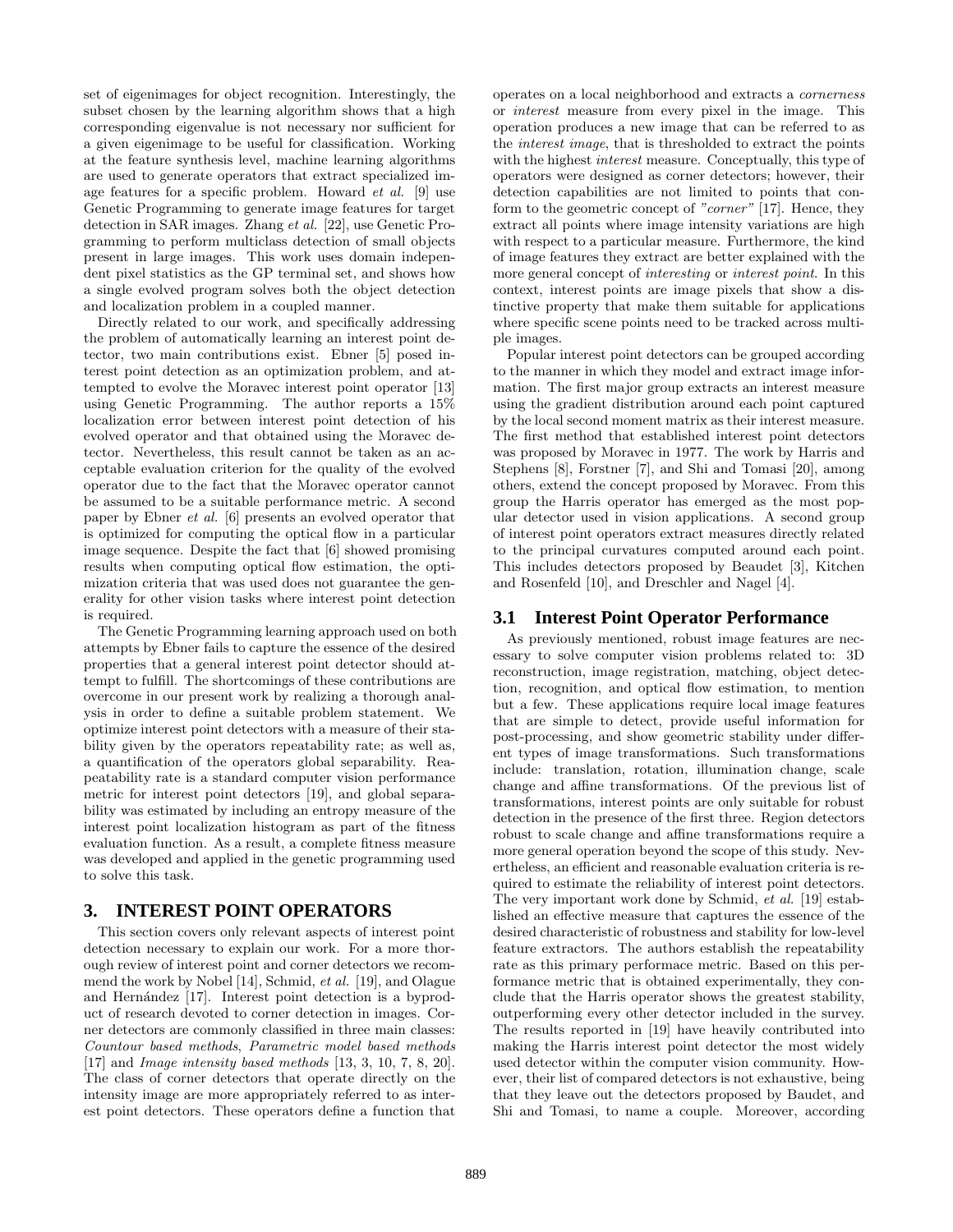to our results Beaudet's detector shows competitive results compared with Harris. Also, we would like to mention that the comparison is made through experimentation due to the difficulty to make such a comparison with analythical approaches [17]. This is also a favorable point to justify the use of Genetic Programming.

#### **3.2 Repeatability**

The performance metric for evaluating the operator's stability and robustness is the repeatability rate that measures how interest point detection is independent of imaging conditions [19]. A point  $x_1$  detected in image  $I_1$  is repeated in image  $I_i$  if the corresponding point  $x_i$  is detected in image  $I_i$ . In the case of planar scenes a relation between points  $x_1$ and  $x_i$  can be established with the homography  $H_{1,i}$  where:

$$
x_i = H_{1,i} x_1 \tag{1}
$$

The repeatability rate measures the number of repeated points between both images, with respect to the total number of detected points. However, parts of image  $I_1$  may not appear on the transformed image  $I_i$ . In order to account for this, repeated and detected points are only counted if they lie in the common parts of image  $I_1$  and image  $I_i$ . Furthermore, a small amount of detection error needs to be taken into account because exact localization is not required in most computer vision applications. This is in direct contrast with high precision applications common in the photogrammetric community that would require the more precise capabilities of parametric model based corner detectors [17]. Consequently, to compute the repeatability rate, a repeated point is said to be detected at pixel  $x_i$  if it lies within a given neighborhood of  $x_i$  of size  $\epsilon$ , see figure 2.

The set of point pairs  $(x_1^c, x_i^c)$  that lie in the common part of both images and correspond within an error of size  $\epsilon$  is defined by:

$$
R_i(\epsilon) = \{(x_1^c, x_i^c) | dist(H_{1,i}x_1^c, x_i^c) < \epsilon\}
$$
 (2)

Thus the reapeatability rate  $r_i(\epsilon)$  of points extracted from image  $I_i$  with respect to points from image  $I_1$ , is defined by the following equation:

$$
r_i\left(\epsilon\right) = \frac{|R_i\left(\epsilon\right)|}{\min\left(\gamma_1, \gamma_i\right)}\tag{3}
$$

where  $\gamma_1 = |\{x_1^c\}|$  and  $\gamma_i = |\{x_i^c\}|$  are the total number of points extracted from image  $I_1$  and image  $I_i$  respectively [19].

#### **4. OUTLINE OF OUR APPROACH**

We present a visual learning approach to automatically construct an interest point detector using Genetic Programming. Each individual in the GP population represents a candidate interest point operator. To define an application of Genetic Programming it is necessary to define three concepts: The Fitness Function, Function Set and the Terminal Set.

#### **4.1 Fitness Function**

Our approach uses a fitness assignment that is proportional to its mean repeatability rate  $r_J(\epsilon)$  computed for a set  $J = \{I_i\}$  of n training images, where  $i = 1...n$ . A base image  $I_i$  is used to compute the repeatability on all other images in J. However, the GP search could easily get lost



Figure 2: A 3D point X is projected onto points  $x_1$ and  $x_i$  on images  $I_1$  and  $I_i$  respectively. Point  $x_1$ is said to be repeated by  $x_i$ , if a point is detected within a neighborhood of  $x_i$  of size  $\epsilon$ . For planar scenes  $x_1$  and  $x_i$  are related by the homography  $H_{1,i}$ .

in unwanted maxima if appropriate considerations are not taken into account when designing the fitness function. For example, one can imagine a degenerate case where the GP search could concentrate on individuals that extract useless points clustered together on textureless regions and still manage to have a high repeatability rate. Moreover, the training images present highly textured regions distributed across the image plane. Hence, a good detector should extract uniformally distributed points across the image plane. Consequently, three other terms were incorporated in the fitness function and combined in a multiplicative way:

$$
f(x) = r_J(\epsilon) \cdot \phi_x^{\alpha} \cdot \phi_y^{\beta} \cdot N_{\%}^{\delta}
$$
 (4)

where the functions,

$$
\phi_x = \frac{1}{1 + e^{-a(H_x - c)}}\tag{5}
$$

$$
\phi_y = \frac{1}{1 + e^{-a(H_y - c)}}\tag{6}
$$

are sigmoidal functions used to promote point dispersion along the  $x$  and  $y$  directions. The terms  $H$  given by:

$$
H. = -\sum_{\cdot} P(\cdot) \log_2 [P(\cdot)] \tag{7}
$$

represent the entropy value of the spatial distribution of detected interest points along each direction.  $P(\cdot)$  is approximated by the histogram of interest point localizations. Moreover, because of the logarithmic nature of the entropy function,  $\phi_x$  and  $\phi_y$  are set to promote entropy values lying within a very small range. The final term,

$$
N_{\%} = \frac{requestedpoints}{extractedpoints} \tag{8}
$$

is a penalizing factor that reduces the fitness value for detectors that return less than the total number of requested points. Finally,  $\alpha$ ,  $\beta$  and  $\delta$  control the amount of influence that each term has on  $f(x)$ . Parameter setting was tunned experimentally. The apropriate value for parameters of  $(\phi_x, \phi_x)$  were obtained by estimating average point localization entropy produced by the Harris and DET operators.

#### **4.2 Function Set**

The function set  $F$  contains 6 unary functions and 5 binary functions. All functions, input and output, are data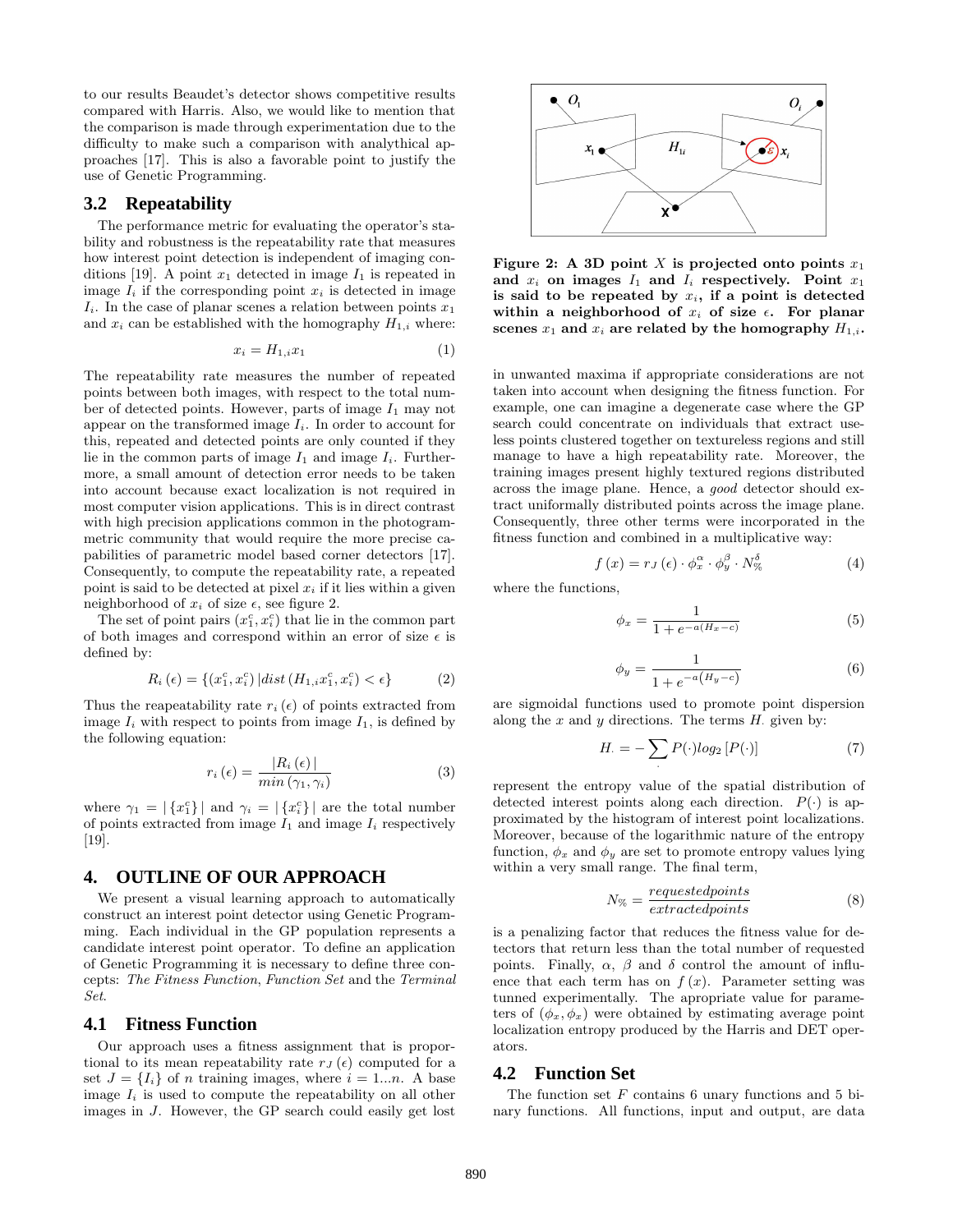

Figure 3: Tree representation for three different interest point detectors. From top to bottom: IPGP1, IPGP2 and Harris. It can be easily observed the simple structure found by the GP search when compared with the most popular interest point detector of computer vision.

matrices with the same size as images in  $J$ . The subset of binary and unary functions are:

$$
F_{2ary} = \{+, -, | - |, *, / \}
$$
 (9)

$$
F_{1ary} = \left\{ A^2, \sqrt{A}, \log_2, EQ, G(\sigma = 1), G(\sigma = 2) \right\} \tag{10}
$$

Where EQ is the histogram equalization, and  $G(\sigma = x)$  are Gaussian filters with blur  $\sigma$ . The complete function set is:

$$
F = F_{2ary} \cup F_{1ary} \tag{11}
$$

#### **4.3 Terminal Set**

Great care was taken to design an appropriate terminal set. Thanks to previous understanding of the analytical properties of corner detectors described in [19, 17], we can conclude that an effective IP operator requires information pertaining to the rate of change in image intensity values. Consequently, the terminal set includes first and second order image derivatives. However, we do not claim that this set is necessary nor sufficient and further work will try to determine an optimal set of useful information for interest point detection. Furthermore, the terminal set is image dependent, which means that each image  $I_i \in J$  has a corresponding  $T_i$  defined by:

$$
T_i = \{I_i, L_{i,x}, L_{i,x,x}, L_{i,x,y}, L_{i,y,y}, L_{i,y}, I_{i,\sigma=1}\}
$$
 (12)

Where  $L_{i,w} = I_i * G_w(\sigma = 1)$  are image derivatives computed in the  $w$  direction using a convolution with Gaussian kernel derivatives, and  $I_{i,\sigma=1}$  is the smoothed image computed by a convolution with a Gaussian smoothing function.

#### **5. EXPERIMENTS**

This section explains the implementation of our approach and summarizes our experimental results.

#### **5.1 Implementation Details**

The implementation of the previously described approach was programmed on Matlab, with the Genetic Programming toolbox GPLAB<sup>2</sup>. The image sequence used for training was the VanGogh set of a planar scene with rotation transformations. For testing, two image sequences were used: Monet and Graph. The former is a sequence of a rotated planar scene and the latter is an image under different illumination conditions. All image sets were downloaded from the Visual Geometry Group website<sup>3</sup>, along with matlab source code for computing the repeatability rate and binary files for extracting Harris interest points. All experiments were made on a PC with AMD64 processor and 526MB of RAM running Linux OS. The following list specifies the GP runtime parameters for both experimental runs reported in the following section:

- Population size and initialization: We used a population size of 75 individuals initiated with the Ramped Half-and-Half method. The maximum size was set with a tree depth of 7 levels.
- Crossover and Mutation: The crossover probability was set to  $p_c = 0.85$ , and mutation proability was set to  $p_{\mu} = 0.1$ .
- Selection Operator: Selection for genetic operators was performed using a tournament selection method that uses lexicographic parsimony pressure [12]. In this kind of tournament selection if equally fit individuals are selected for competition, the smallest one is chosen. The tournament size was set to 4.
- Survival method: We use a keep-best survival strategy. In this method the best individual from both parents and children is retain for the new population. The remaining places in the new population are occupied by children only.
- Fitness function parameter settings: The parameters for our fitness function were set experimentally, and are the following:  $a_x = 7$ ,  $c_x = 5.05$ ,  $a_y = 6$ ,  $c_y = 4.3, \ \alpha = 10, \ \beta = 10, \ \delta = 2.$

#### **5.2 Results**

We present two different interest point operators generated with our approach: IPGP1 and IPGP2  $<sup>4</sup>$  out of 30</sup>

<sup>3</sup>http://www.robots.ox.ac.uk/∼vgg/research/

<sup>2</sup>http://gplab.sourceforge.net/index.html, GPLAB A Genetic Programming Toolbox for MATLAB by Sara Silva

<sup>4</sup> IPGP stands for "Interest Point detector with Genetic Programming"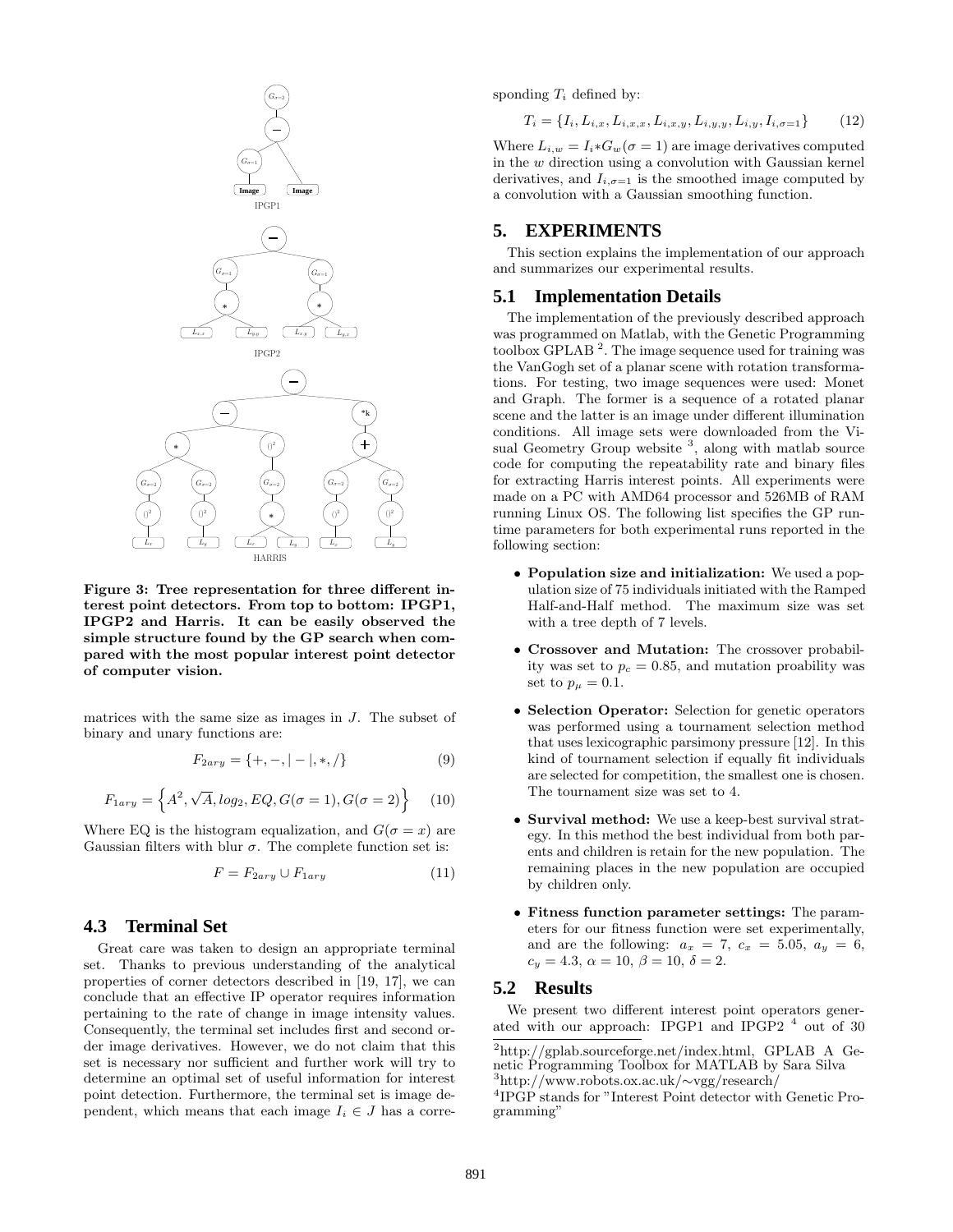

Figure 4: Performance measures: left) repeatability rate plotted against image rotation for the VanGogh images; right)repeatability rate plotted against illumination change for the Graph images.

| $\mathbb{L}$              | $= 2$ * $ G(\sigma = 1) * I - I $                                           |
|---------------------------|-----------------------------------------------------------------------------|
| $\perp$ IPGP <sub>2</sub> | $G(\sigma=1) * [L_{xx} \cdot L_{yy}] - G(\sigma=1) * [L_{xy} \cdot L_{yx}]$ |

Table 1: Mathematical expressions for IPGP1 and IPGP2.

attempts. Each detector was generated on a separate run of our algorithm. Even do more experiments have been carried out we believe that these operators suffice to exemplify the usefulness of our approach. The first operator IPGP1 has an extremely simple structure. The basic approach of IPGP1 for interest point extraction is a simple two step process: the first step is to extract high frequencies from the image by subtracting a smoothed version of the image from the original; the second step uses a Gaussian to smooth the extracted high frequencies. This is basically an operation that is known as difference-of-Gaussian. IGP1 does not use image derivatives to extract image regions with high signal variations. Despite its seemingly simple operation it achieves a 95% of average repeatability rate on the training image set that is the principal benchmark used by Schmid et al. in 2000. The second evolved detector IPGP2, represents a modified version of the DET operator proposed by Beaudet [3] in 1978. The DET operator is the determinant of the Hessian Matrix computed at each image pixel. Baudet defined the DET measure as follows:

$$
DET = I_{x,x} \cdot I_{y,y} - I_{x,y} \cdot I_{y,x} \tag{13}
$$

The function constructed by our learning approach for IPGP2 is expressed in the second row of Table 1. IPGP2 has the same basic structure as DET, with the added difference that the function is averaged around a local neighborhood with a smoothing Gaussian function. In this instance the GP was able to discover a similar human-made design. The average repeatability rate for IPGP2 on the training set was 92%.

Table 1 summarizes the mathematical expressions for each evolved operator, IPGP1 and IPGP2. Figure 3 shows the tree structure for IPGP1, IPGP2 and the Harris operator for comparison. Figure 4 shows two graphs characterizing the performance of both evolved operators, compared with the Harris detector. Finally, figure 5 shows extracted interest points from samples taken from each of the three image sequences.

#### **6. DISCUSSION AND CONCLUSIONS**

This paper presented a novel approach that performs learning to construct a low-level feature extraction function for computer vision applications. The type of low-level features that are extracted are image interest points. Our approach poses interest point detection as an optimization problem, and developed a learning methodology that allows a computer to automatically generate interest point detectors. Learning was conducted with Genetic Programming. The fitness evaluation function promoted performance that was optimized according to the repeatability rate and global separability of extracted points. Experimental results showed that the proposed approach generates reliable and compact operators. Our Genetic Programing implementation uses image derivatives as a terminal set, and simple arithmetic functions as a function set.

We present two learned operators IPGP1 and IPGP2 that exhibit competitive results when compared with the most popular interest point detector in computer vision proposed by Harris and Stephens. Furthermore, the construction of IPGP2 demonstrated the ability of Genetic Programming to rediscovered a modified version of a previous man made design, Beaudet's DET operator, which is one of the earliest proposed interest point detectors. Nevertheless, the results presented in this paper, are not intended as a claim that the evolved operators are superior to any other. However, the results clearly demonstrate that learning techniques based on simulated evolution are capable of producing competitive and useful low-level feature extractors. Moreover, it is our belief that if using a similar methodology, it could be possible to design learning algorithms that generate appropriate feature extractors for different kinds of computer vision tasks.

This work provides an example in the area of computer vision of how evolutionary computation could achieve humancompetitive results. This work fulfills six out of the eight criteria that are used in the evolutionary computation community to demonstrate if an automatically created result is considered human-competitive:

(B) The result is equal to or better than a result that was accepted as a new scientific result at the time when it was published in a peer-reviewed scientific journal.

(C) The result is equal to or better than a result that was placed into a database or archive of results maintained by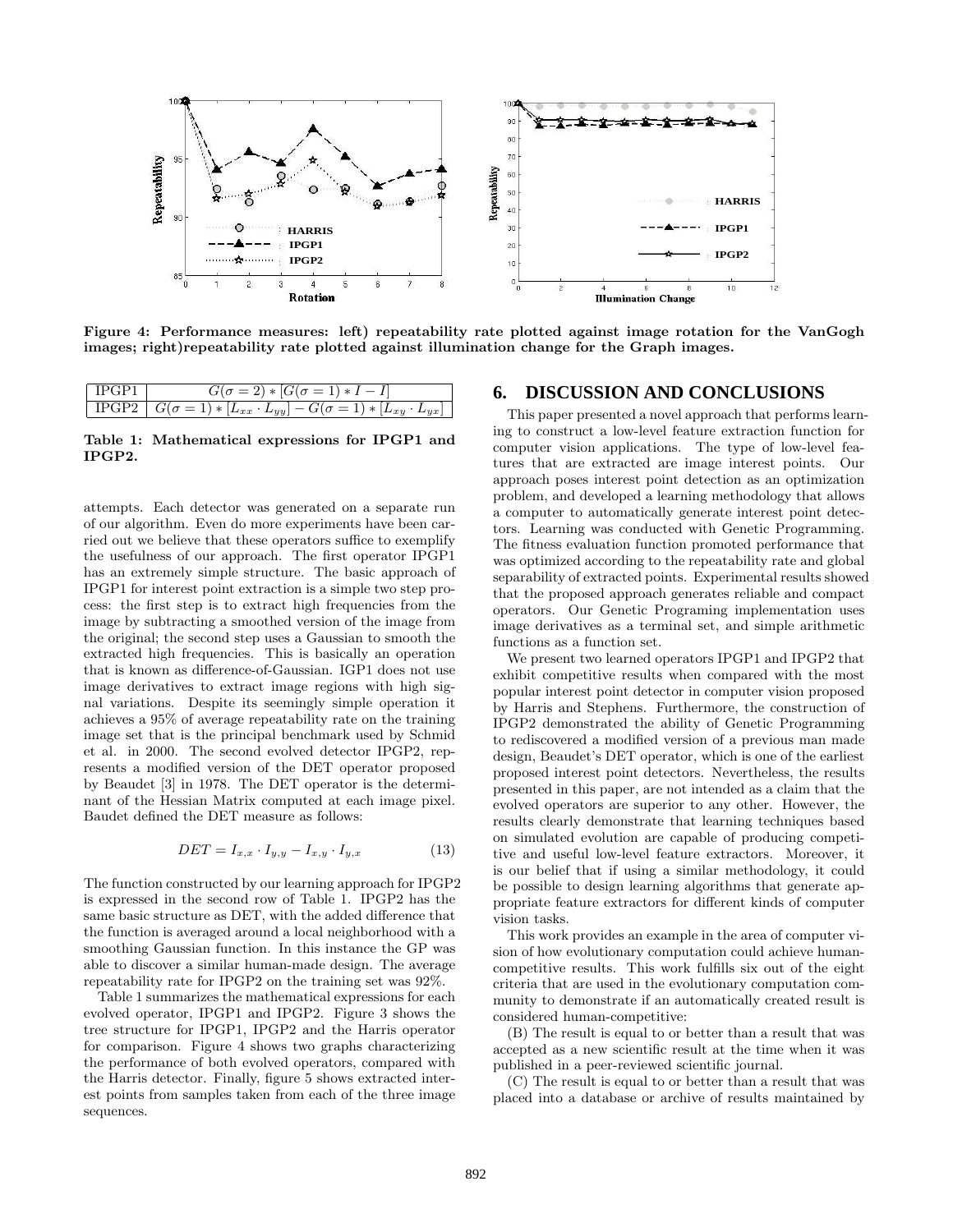# **HARRIS IPGP1 IPGP2**









Figure 5: Sample images of extracted interest points. Columns correspond to Harris, IPGP1 and IPGP2 from left to right. Rows correspond VanGogh, Graph and Monet from top to bottom.